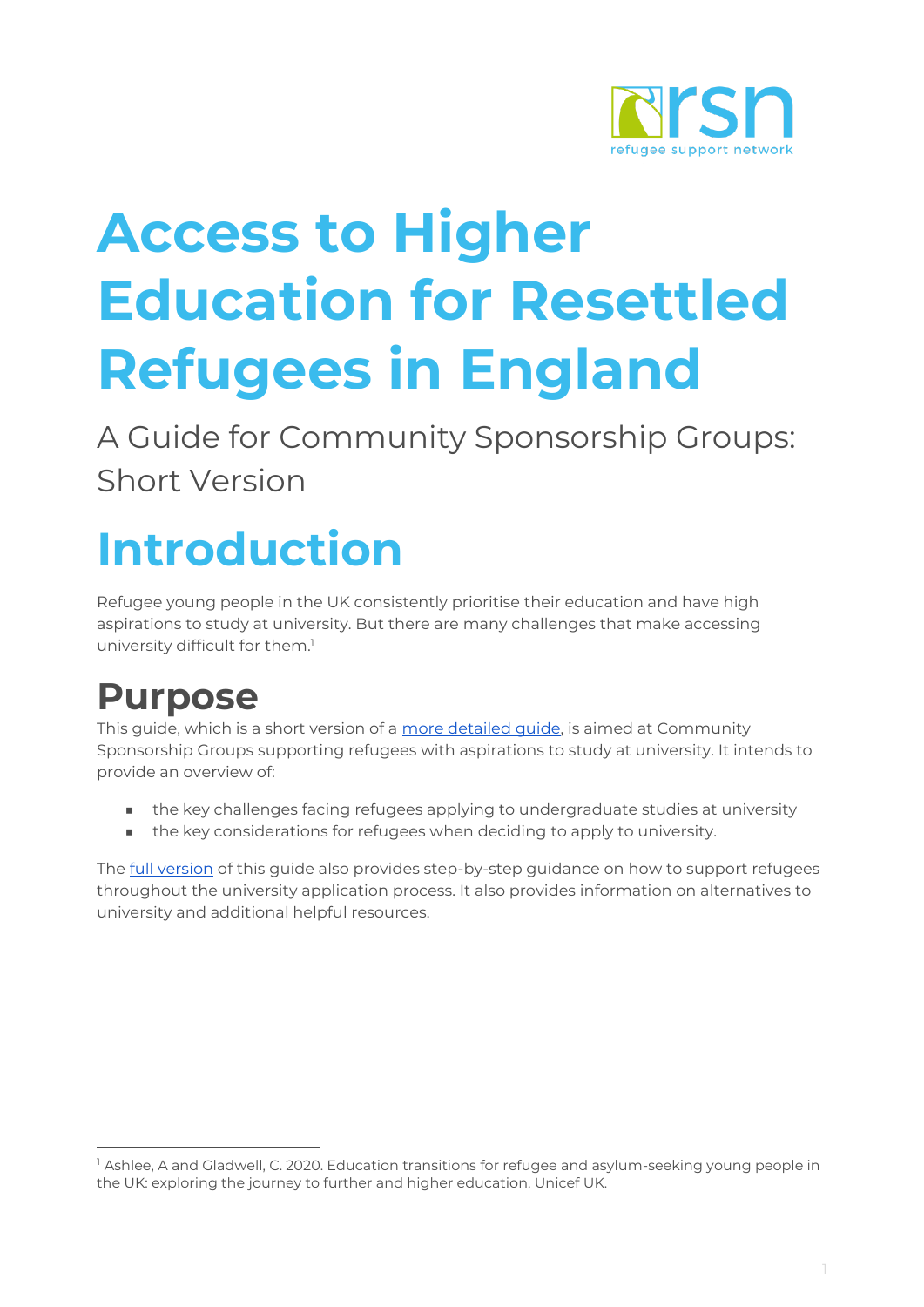#### The role of Community Sponsorship Groups

As a Community Sponsor, your role will be to walk with a resettled refugee through the university application process. While you cannot make decisions on their behalf, you can:

- help them find the information they need to make decisions that are right for them
- provide emotional support throughout the university application process
- provide practical support, such as by reading through personal statements and helping them to prepare for interviews

This type of support can play an important role in helping refugee young people reach university. It is suggested that you should put in place regular support meetings from the summer before applying to university, with more frequent meetings around the time that they are preparing their applications.

### **Scope**

While this guide has been developed with young people, aged 17-25, in mind, much of the guidance applies to older groups of resettled refugees who aspire to study at university.

This guide applies to resettled refugees living in England. If you are supporting refugees outside of England, please visit the [UK Council for International Student Affairs](https://www.ukcisa.org.uk/) (UKCISA) to understand the specificities of fee status and costs of university for [Wales,](https://www.ukcisa.org.uk/Information--Advice/Fees-and-Money/Wales-fee-status) [Northern Ireland](https://www.ukcisa.org.uk/Information--Advice/Fees-and-Money/Northern-Ireland-fee-status) and [Scotland.](https://www.ukcisa.org.uk/Information--Advice/Fees-and-Money/Scotland-fee-status)

## **Key issues to consider**

This section summarises the key issues pertaining to refugees' access to university.

#### **Fee status**

Whether a young person is categorised as a 'home student' or an 'overseas student' will depend on their immigration status. Those with refugee status are normally categorised as 'home students'. This means that they are eligible for university tuition fees which are capped at a lower level than overseas students. 'Home student' fees are currently up to £9,250 a year for full-time students, but the cost may be slightly lower for some universities and/or courses chosen.

#### **Eligibility for student finance**

Young people with refugee status will also normally be eligible for student finance (financial support provided by the Government to some university students in the UK). There are two main loans that undergraduate students with refugee status in England can apply for:

- **A Tuition Fee Loan**, which is a loan that is paid directly to the university to cover the cost of a student's tuition fees
- **A Maintenance Loan**, which is a 'means-tested' loan that helps students to cover their living costs (such as rent, food, transport etc…) while studying at university.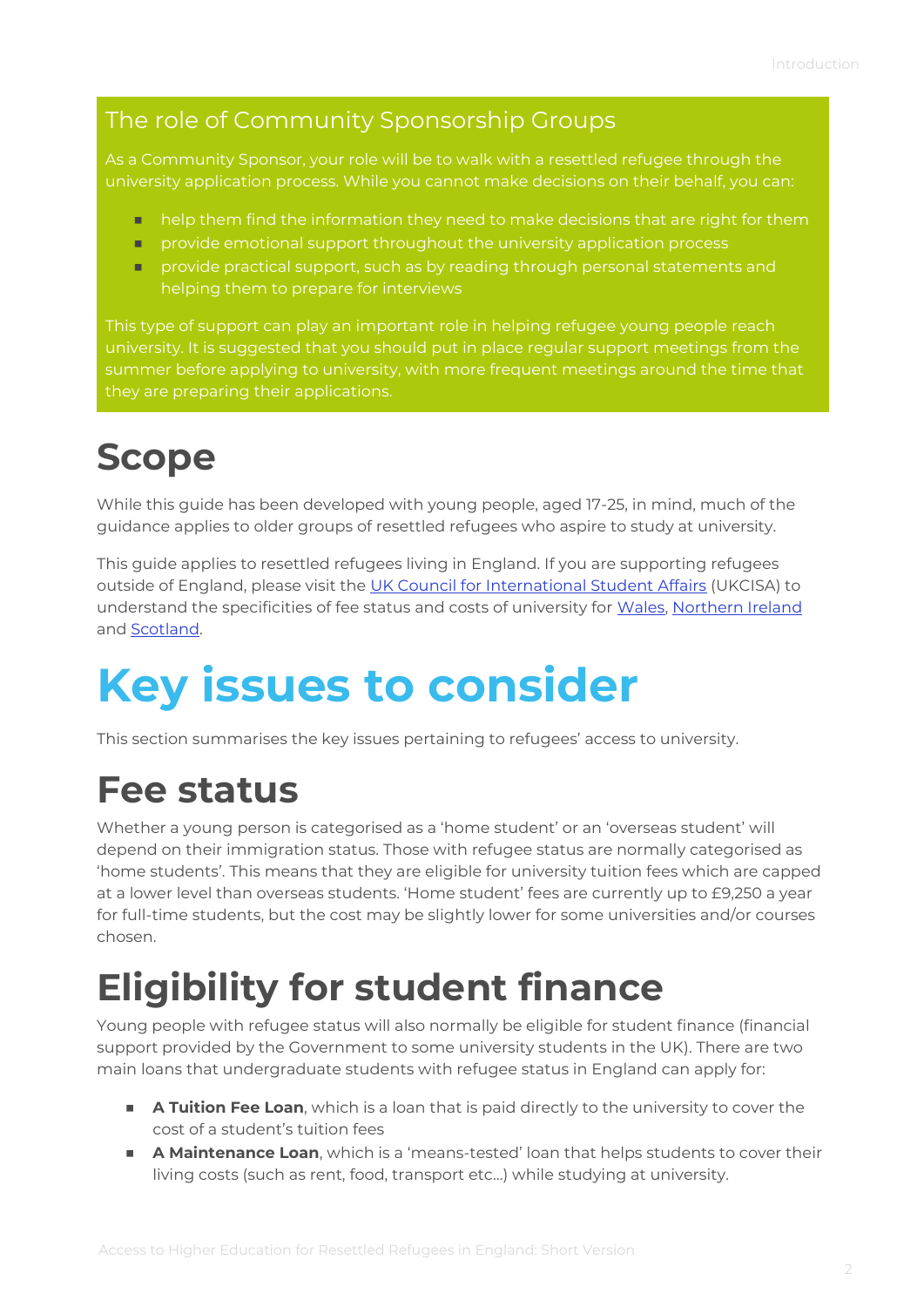Currently, all student loans will need to be repaid once the young person starts earning a salary of £25,000 per year.

It is important to note that refugees may not be eligible for full student finance if they have already completed some or all of an equivalent degree programme before. This may affect those with refugee status if they studied at university in their country of origin before they were forced to flee. If this is the case, they should consider applying for scholarships. See [here](https://www.refugeesupportnetwork.org/pages/119-frequently-asked-questions) for more.

Some refugees may be nervous about taking out a loan. This might be because they do not fully understand what they involve, or have negative associations with loans. Some refugee young people may not be able to take out loans due to religious reasons (see [here](http://www.leeds.ac.uk/info/130530/student_loans_and_bursaries/18/financial_support_for_muslim_students) for more information). These young people may need to apply for scholarships (see [here\)](https://www.refugeesupportnetwork.org/pages/119-frequently-asked-questions).

#### **Evidencing prior learning**

To be accepted onto an undergraduate course, a young person will usually need one of the following qualifications:

- A Levels
- BTEC (Business and Technology Education Council) qualifications at Level 3
- International Baccalaureate
- NVOs (National Vocational Qualifications) at Level 3
- Access to HE courses

If a young person has not studied in the UK before, they will need to evidence their existing qualifications, including those from their countries of origin and/or countries of asylum. They can do this through UK NARIC, an organisation that provides statements of comparability for those with international qualifications. An application can be submitted through UK NARIC's [website.](https://www.naric.org.uk/) There is a small cost for doing this.

Some young refugees may be unable to prove the qualification that they achieved before they arrived in the UK: they could have fled their homes without their certificates or transcripts, or they may have been lost or destroyed. In this case, some universities have alternative ways of assessing a young person's academic level in order to process their university application.

Universities should also take into account some of the challenges students may have faced in pursuing higher education: this is known as contextual admissions. While all universities should take context into account when deciding who to offer a place to, but in reality some institutions give more weight to contextual admissions than others.

### **Academic English**

Some refugees, particularly those recently arrived in the UK, may not have the academicstandard of English needed to thrive at university, and may need to consider taking further English courses before applying to university.

Many universities require applicants to have a good level of English before they will offer them a place. They may want an applicant to have passed (usually obtaining a 4 or a C) GCSE English Language, or to sit an alternative English language test and achieve the minimum score required.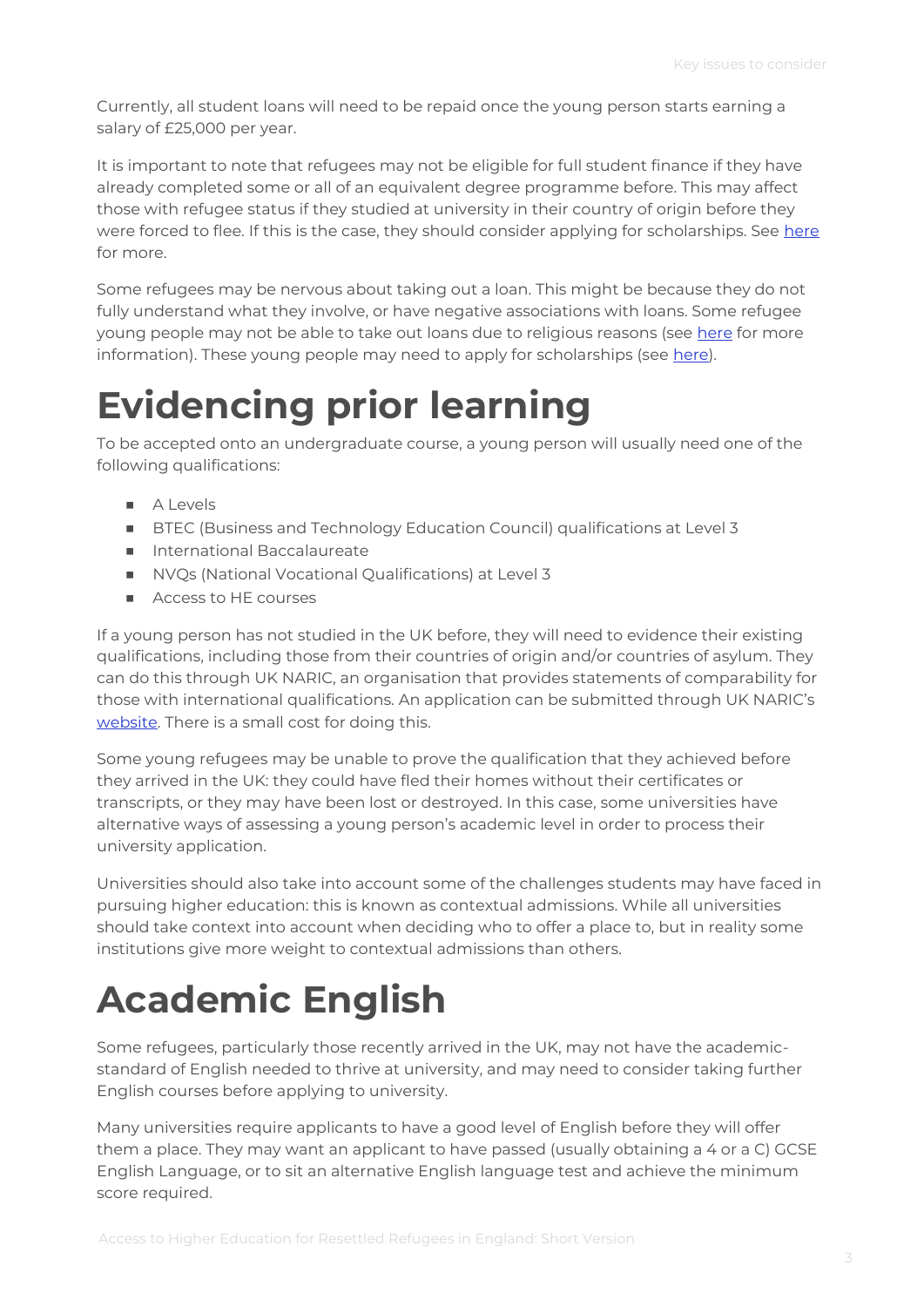The International English Language Testing System (IELTs) is the most popular English language test used by universities to determine English levels. Taking an IELTS test costs money, and financial support may be required. Find out more about IELTs [here.](http://ielts.britishcouncil.org/FAQ.aspx)

#### Other issues to consider

Other issues affecting refugees' access to university include **application pressures and mental health**, and **inaccurate information, advice and guidance**. For more information about these issues, please see page 7 of the full quide.

## **Deciding whether to apply to university**

It is important that a refugee young person feels ready and is in the right position to apply for university. There are some considerations to think through before fully embarking on the process of applying for university.

### **Hopes for going to university**

In the early stages of the process, it is worth having a conversation with the young person you are supporting about why they want to go to university. Talk to them about what they hope to get out of university and the type of course they want to study.

Use the [course search](http://www.ucas.com/undergraduate/what-and-where-study/choosing-course/choosing-undergraduate-course) section of the UCAS website and spend some time browsing possible courses to help the young person understand their options. Encourage the young person to think about a course that brings together things they enjoy, things they are good at, and the careers they are interested in.

You could help a young person book on to an open day at prospective universities. Many universities now offer virtual open days too. It is also worth contacting the Widening Participation (sometimes also called Widening Access) team to ask if there are any events for prospective students (particularly those from underrepresented backgrounds). For example, some universities are able to arrange for prospective refugee students to meet current students who are also from a refugee background, should this be of interest to the applicant.

And remember, university is not for everyone. There are valuable alternatives to university that may be better suited to some young people based on their educational backgrounds and their career aspirations. See [the full guide](https://training-resetuk.org/sites/default/files/toolkit-files/2021-03/2.7.3f-access-to-higher-education-for-resettled-refugees.pdf) for information on alternatives to university.

### **Existing qualifications**

It should become clear from browsing courses the type and level of qualifications that a young person will need to successfully secure a place at university. Remember, A Levels are not the only qualification that allows young people to go to university.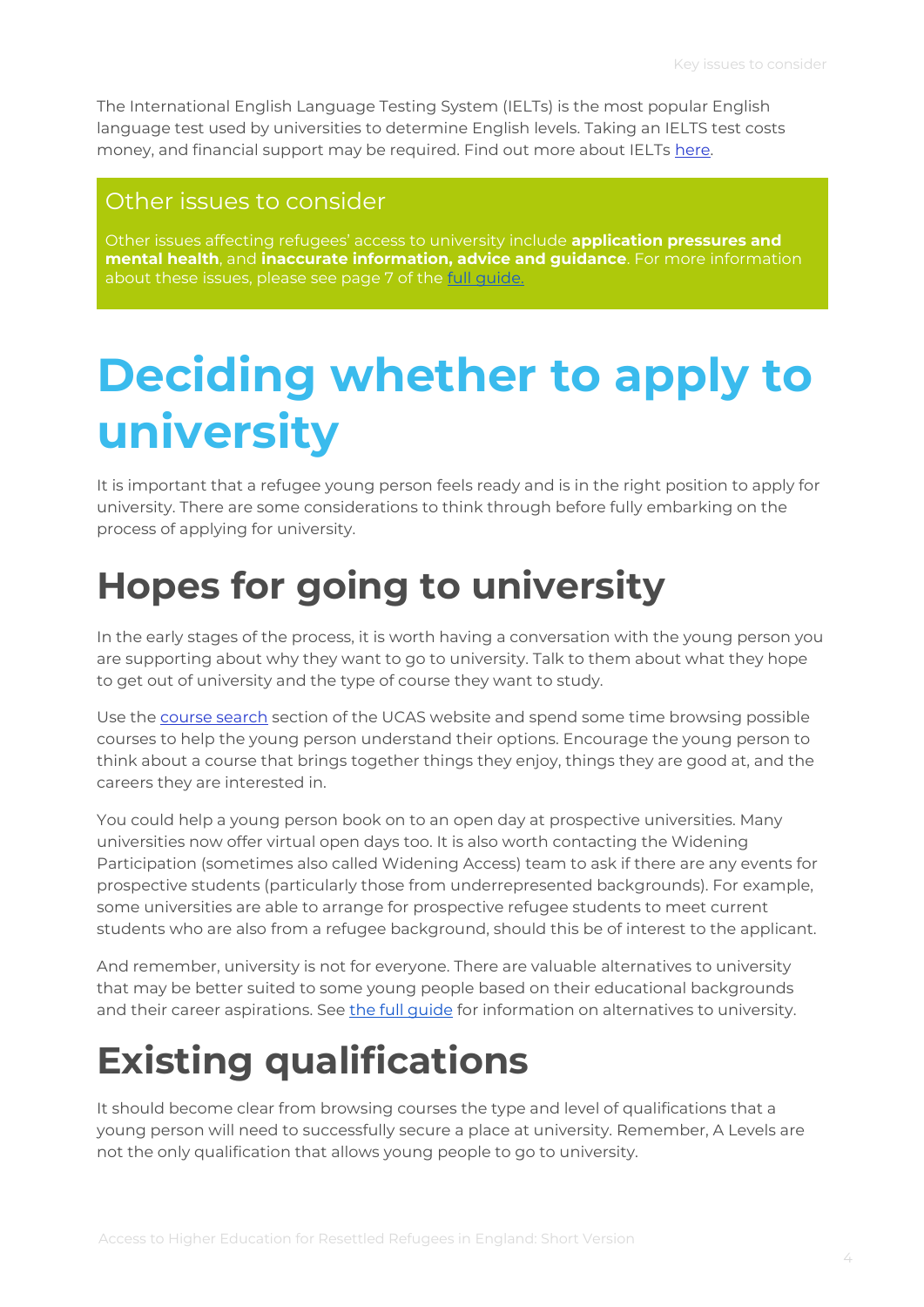If you have any doubt that a young person's qualifications will be accepted (both those achieved in the UK and in other countries), it would be worth calling the Admissions teams at universities to double check at this stage. It may also be useful to enquire, even at this early stage, about whether the university has a contextual admissions policy.

If the universities will not accept a young person's grades or qualifications, you may need to talk with the young person about postponing and doing one of the qualifications required at their nearest Further Education (FE) college before applying to university. See the [full guide](https://training-resetuk.org/sites/default/files/toolkit-files/2021-03/2.7.3f-access-to-higher-education-for-resettled-refugees.pdf)  for more information.

## **English language**

At this stage, it might be clear that a young person's English language does not reach the academic standard required to apply to university. And, even if you think the young person could achieve the minimum score in an English test, you may feel that they would benefit from waiting a year and taking further classes to improve their English. Talk this through with the young person. You could explain that they are more likely to enjoy and get the most out of university when they are confident with their English.

This might be a difficult decision for the young person to make, so make sure your conversations are sensitive and do not push them.

If a young person wants to proceed and apply for university, you could call the Admissions teams at possible universities to ask about their particular English language requirements. It is advisable that the young person takes their IELTs (or GCSE English) before they apply. (Some universities may, however, give a young person a conditional offer, conditional on them getting a particular IELTs score or GCSE grade).

## **Next steps and key dates**

If the refugee you support has decided that they want to apply to university, rea[d the full](https://training-resetuk.org/sites/default/files/toolkit-files/2021-03/2.7.3f-access-to-higher-education-for-resettled-refugees.pdf)  [version of the guide.](https://training-resetuk.org/sites/default/files/toolkit-files/2021-03/2.7.3f-access-to-higher-education-for-resettled-refugees.pdf) It provides detailed, step-by-step guidance for Community Sponsorship Groups supporting refugees with aspirations to study at university. It provides additional guidance on:

- Deciding where to apply to university
- Applying to university
- Waiting for responses
- Planning where to live
- Applying for financial support
- Getting ready to start